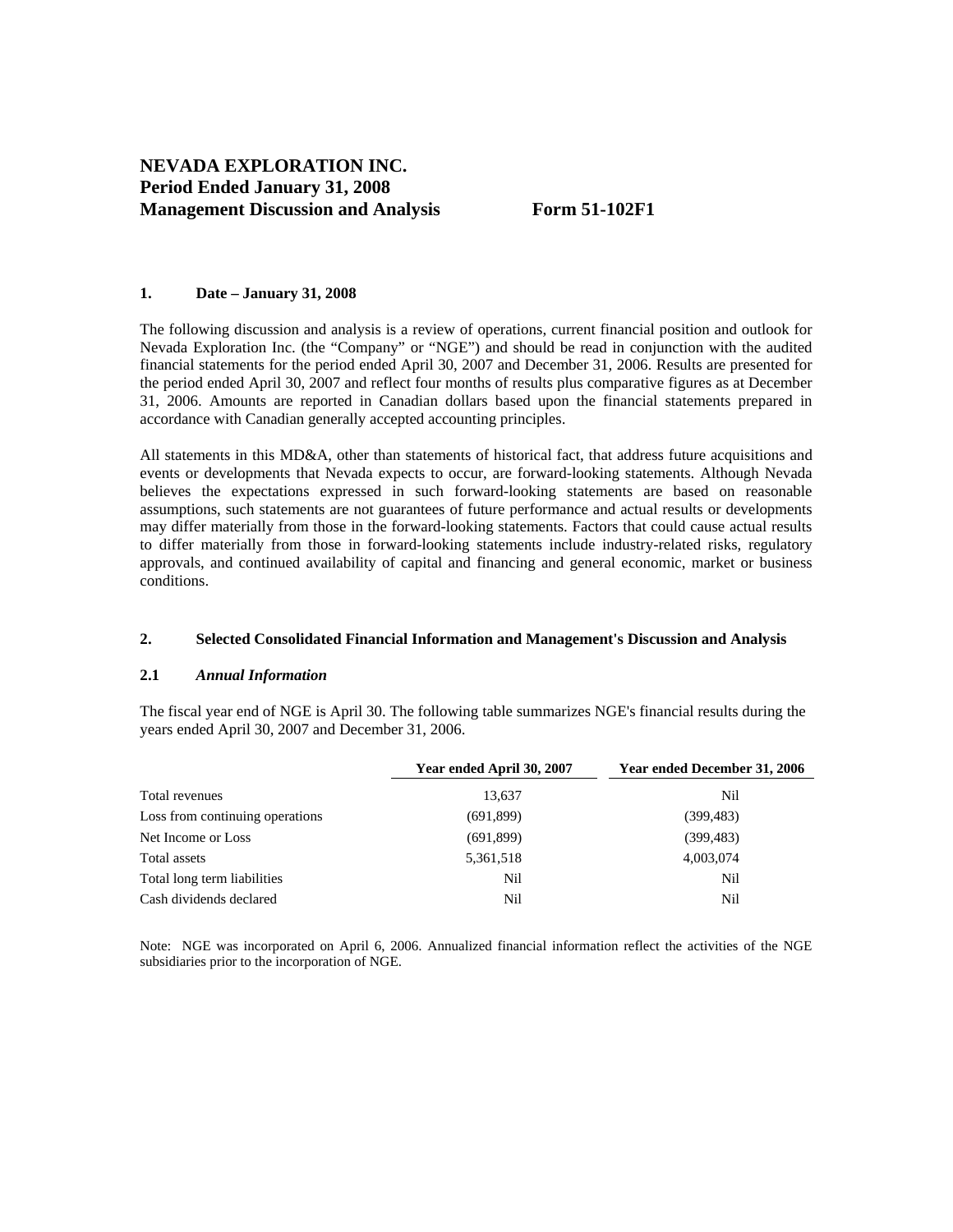# **2.2** *Management's Discussion and Analysis*

This management's discussion and analysis ("**MD&A**") provides analysis of NGE's financial results for the three month periods ended January 31, 2008 and 2007. The following information should be read in conjunction with the audited consolidated financial statements of NGE for the fiscal period ended April 30, 2007 (and the notes thereto).

## *Overview*

NGE is a private company incorporated under the *Canada Business Corporations Act* on April 6, 2006. All financial information for the fiscal years ended April 30, 2007 and December 31, 2006 annualized financial information reflecting the consolidated activities of NGE prior to the incorporation of NGE.

NGE's primary operations consist of locating gold deposits in the State of Nevada. The Company has a 100% interest in the property known as "FJ" which consists of 346 unpatented claims. NGE also has the exploration and mineral rights on 3.4 square miles of land known as the "HP Property".

During this period, NGE continued to execute on its strategy of using ground water chemistry to find new gold reserves cheaper and faster than those using more conventional exploration approaches. NGE raised \$1,649,123 through the exercise of all outstanding warrants that were due to expire on February 28, 2008. In addition, NGE also raised an additional \$1,020,000 through the completion of a non-brokered private placement. These funds, together with existing cash reserves, allow NGE to continue its innovative program of ground water sampling, acquisition of additional highly prospective land and to increase the rate of RC drill testing of each project.

NGE also completed moving its field exploration office to a larger facility and expanded its exploration staff to eleven employees to better execute its growth strategy. Land acquisition continued on target areas evidencing highly anomalous gold and trace-element ground water chemistry. NGE now controls approximately 60 sq-mi of mineral rights in Nevada on 11 separate projects, largely through wholly-owned unpatented mining claims staked on BLM land.

Hydroprobe water sampling continued to delineate anomalous water chemistry on each project and to define patterns that will be used to target RC drilling. Detailed seismic surveys were completed on two projects to provide deep structural information and a detailed MMI soil sampling survey was completed on one project as a test of the methodology to aid in RC drill target delineation, all with good results.

Reverse Circulation (RC) drilling commenced at Fletcher Junction on November 12, 2007 with a contractor-operated track rig capable of drilling angle holes to approximately 300 meter (1,000 ft) depths. Three holes were completed by December 17, 2007 when operations shut down for the Holidays. Drilling resumed on January 12, 2008. An additional contractor-operated RC track drill rig was added to the Fletcher Junction project on February 1, 2008. The second RC drill rig is capable of drilling angle holes to approximately 600 meter (2,000 ft) depths. As of February 26, 2008 a total of approximately 1,600 meters (5,365ft) had been completed in six RC drill holes. Completion depths range between 200 meters (670 ft) and 300 meters (965 ft). Bedrock was encountered at depths ranging from 130 meters (425 ft) to 245 meters (805 ft). All bedrock showed the effects of hydrothermal alteration consistent with a possible bedrock source for the highly anomalous gold in ground water associated with the Fletcher Junction Project area. Cuttings from all six drill holes have been submitted to American Assay Labs in Sparks, NV for analysis. Drilling is expected to continue at Fletcher Junction.

Targeting and permitting activities on other projects are moving forward smoothly and well in advance of RC drill rig availability.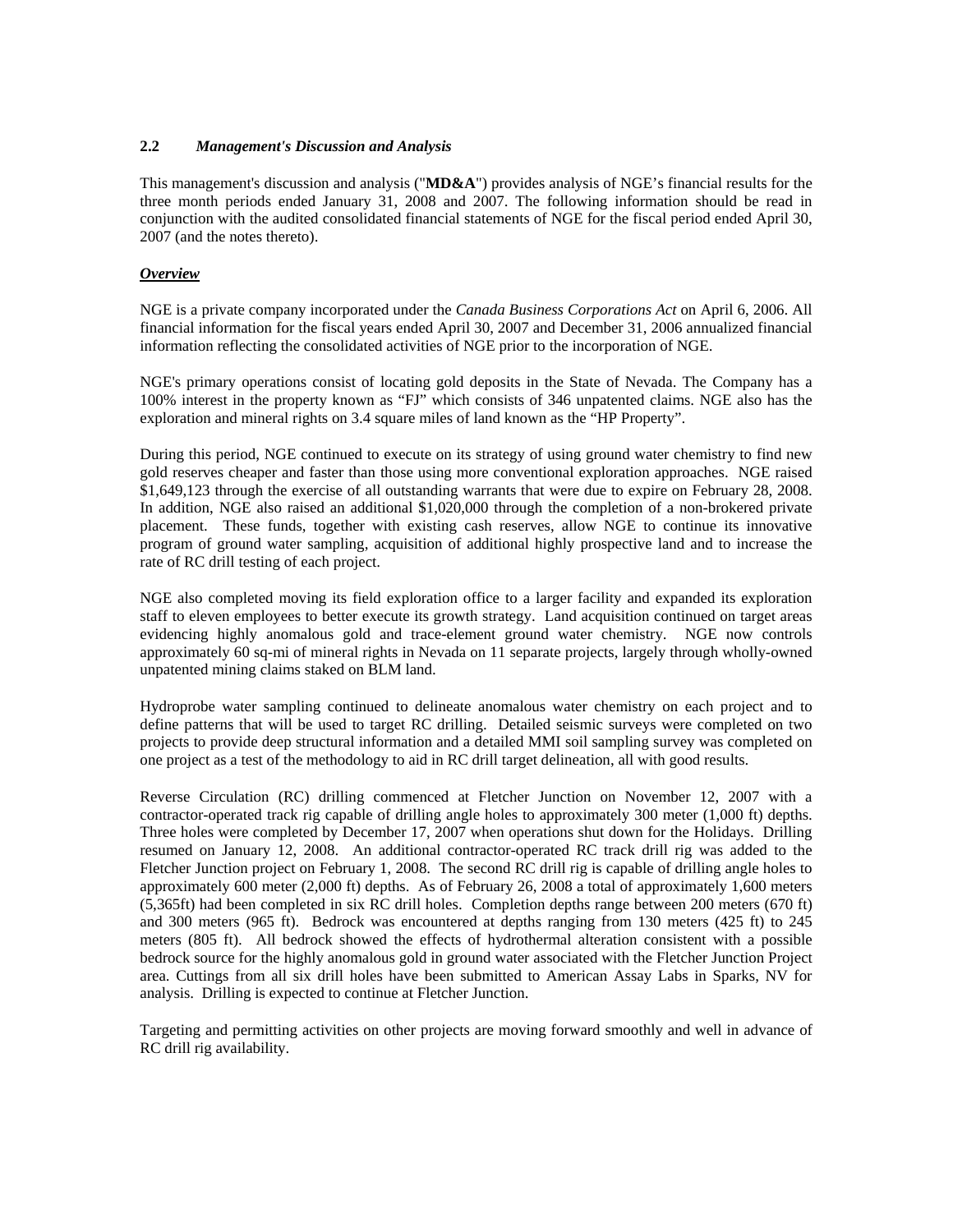Drilling progress has been admittedly very slow and has been due largely to unpreventable mechanical difficulties associated with used drilling equipment. Start-up mechanical problems now seem to be resolved and drilling production seems likely to increase substantially.

## *Overall Performance*

NGE incurred a consolidated loss of \$579,798 for the three-month period ended January 31, 2008, compared to a loss of \$204,914 for the same period in 2007.

NGE's total assets as at January 31, 2008 amounted to \$5,996,195 an increase of \$634,677 from April 30, 2007. Cash and accounts receivables make up \$2,811,927 or (46.8%) of the Company's assets. Cash has decreased by operations but has been somewhat offset by cash received from the exercise of warrants and options that has amounted to \$544,896 since April 30. The Company also completed a non-brokered private placement for gross proceeds of \$1,020,000. Mineral properties have increased by \$1,410,506 and now accounts for 36.33% (\$2,178,651 vs \$768,145 or 14.32% at April 30) of the total asset balance at January 31, 2008. The balance of the asset base for January 31, 2008 is made up of equipment and receivables. The increase in mineral properties was mainly due the Company's increased exploration efforts on not only the HP and FJ properties but also on 8 other properties. The Company has also started a reverse circulation drilling program on its FJ property with one drill rig now currently operating there with a planned 20 drill sites. NGE may also add additional exploration equipment in 2008. Equipment has increased marginally in the three-month period ended January 31, 2008 as the Company purchased some new equipment.

## *Results of Operations*

## Revenue

NGE has not generated any significant revenues in its past fiscal years of 2007/2006 with the exception of some interest income earned on investments placed with financial institutions for guaranteed certificates. The Company continues to expend its resources searching for properties that may contain results allowing the Company to setup mining operations and extract enough gold to be profitable. NGE will continue to spend money searching the properties it hold rights to and will continue to have to raise funding to do so.

## Operating Expenses

Overall in the three-month period ended January 31, 2008, NGE incurred significant overhead expenses (January 31, 2008: \$579,798, 2007: \$215,035 including (i) general and administrative expenses, (ii) stockbased compensation, (iii) amortization costs, and (iv) foreign exchange. The majority of these costs were for stock grants to consultants, directors and employees in the period. The total stock-based expense was \$205,251, while in 2007 this number was \$25,401. General and administrative expenses accounted for \$391,787 in 2008 while in 2007 this figure was \$217,769.

General and administrative expenses also increased as the Company increased its field staff to operate the two Geoprobe machines for increased evaluation capacity as well it increased staff again to supervise it's drilling projects at FJ. G&A expenses are subsequently reduced as the Company follows a policy of capitalizing all direct costs related to the acquisition and exploration of mineral properties. NGE has now embarked on a reverse circulation drilling plan on its FJ property and also plans to acquire more properties that will yield positive results for gold.

## Amortization

Amortization costs were \$32,738 for the three-month period ended January 31, 2008, compared to \$329 for the same period in 2007. The increase in amortization results from the purchase of equipment by the Company late in this quarter.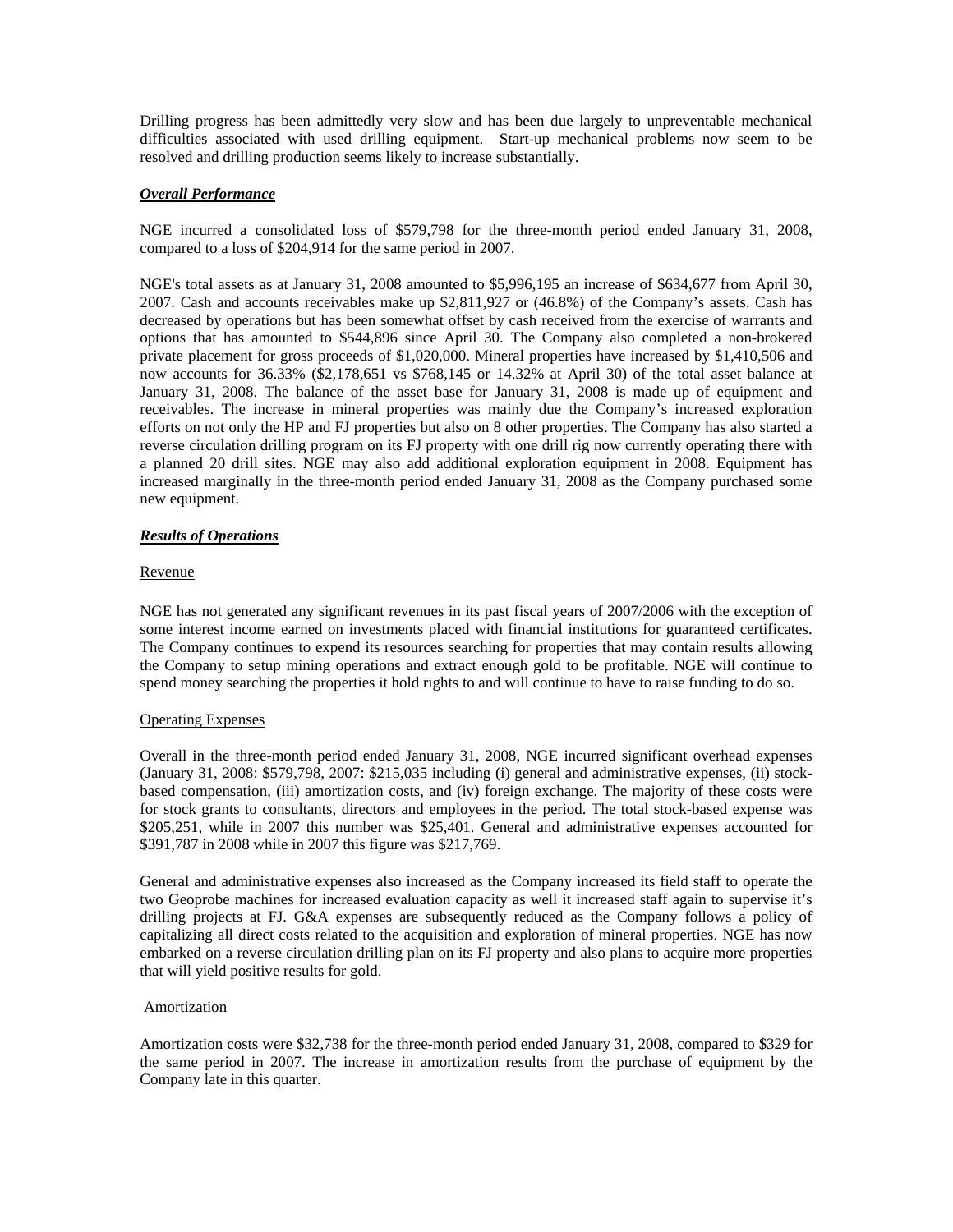## **Assets**

Total assets have increased from \$5,361,518 as at April 30, 2007 to \$5,996,195 as at January 31, 2008 as NGE increased its mineral properties from \$768,145 at April 30, 2007 to \$2,178,651 at January 31, 2008. This increase is solely due to the fact that the Company has increased the number of properties that it evaluates from 2 to 10 properties. Deposits have also increased in this period as the Company in conjunction with its exploration work has had to post reclamation bonds with the State of Nevada to ensure that clean- up work on the properties will be carried out once NGE vacates the land.

## *Liquidity and Capital Resources*

## **Liquidity**

As at January 31, 2008 NGE had cash amounting to \$2,790,091 and \$3,559,095 as at April 30, 2007. NGE now has begun to expand its target generation and land acquisition programs and believes that now it will be able to meet all of its obligations.

Management expects to finance future operations and growth through the use of (i) issuance of debt and equity securities; (ii) banking and other loan facilities.

The Company had working capital of \$2,637,733 at January 31, 2008 while at April 30, 2007 it had \$3,580,269 in working capital reserves. The decrease in working capital is mainly due to the increase in mineral properties in the nine-month period ended January 31, 2008 of \$1,410,506.

## *Capital Expenditures*

In the three-month period ended January 31, 2008 NGE invested a total of \$162,446 in capital assets compared to \$168,801 for the same period in 2007. The minimal decrease in capital expenditures in 2008 is a result of NGE now having purchased the majority of its equipment to complete its Geoprobe work and also switching its focus to its drill program which has now been started at FJ.

## *Long Term Debt and Other Long Term Commitments*

The Company has no long term debt at January 31, 2008. The Company entered into a ten year lease agreement with Julian Tomera Ranches, Inc., covering approximately 2,225 acres of land in Humboldt County, Nevada. The lease gives the Company mining rights to the property for the period. Pursuant to the terms of the lease the Company has paid a total of \$84,981 up to 2007. Starting in 2008, the Company will pay \$22,200 per year. The agreement also calls for the Company to pay Tomera a royalty of 3% Net Smelter Returns from production, if any, on the land covered by this lease. The Company is also obligated to pay Battle Mountain Gold Exploration Corp a royalty of 1.25% of Net Smelter Returns from production of the "HP" and "FJ" properties.

## *Off Balance Sheet Arrangements*

As at January 31, 2008, NGE had no off balance sheet arrangements such as guaranteed contracts, contingent interests in assets transferred to an entity, derivative instrument obligations or any instruments that could trigger financing, market or credit risk to NGE.

# *Transactions with Related Parties*

- 1. Legal fees of \$47,486 (2007 \$48,412), were paid to firms whose partners are directors of the Company.
- 2. As at January 31, 2008, loans receivable include an amount of \$281,811 receivable from two officers of the Company.